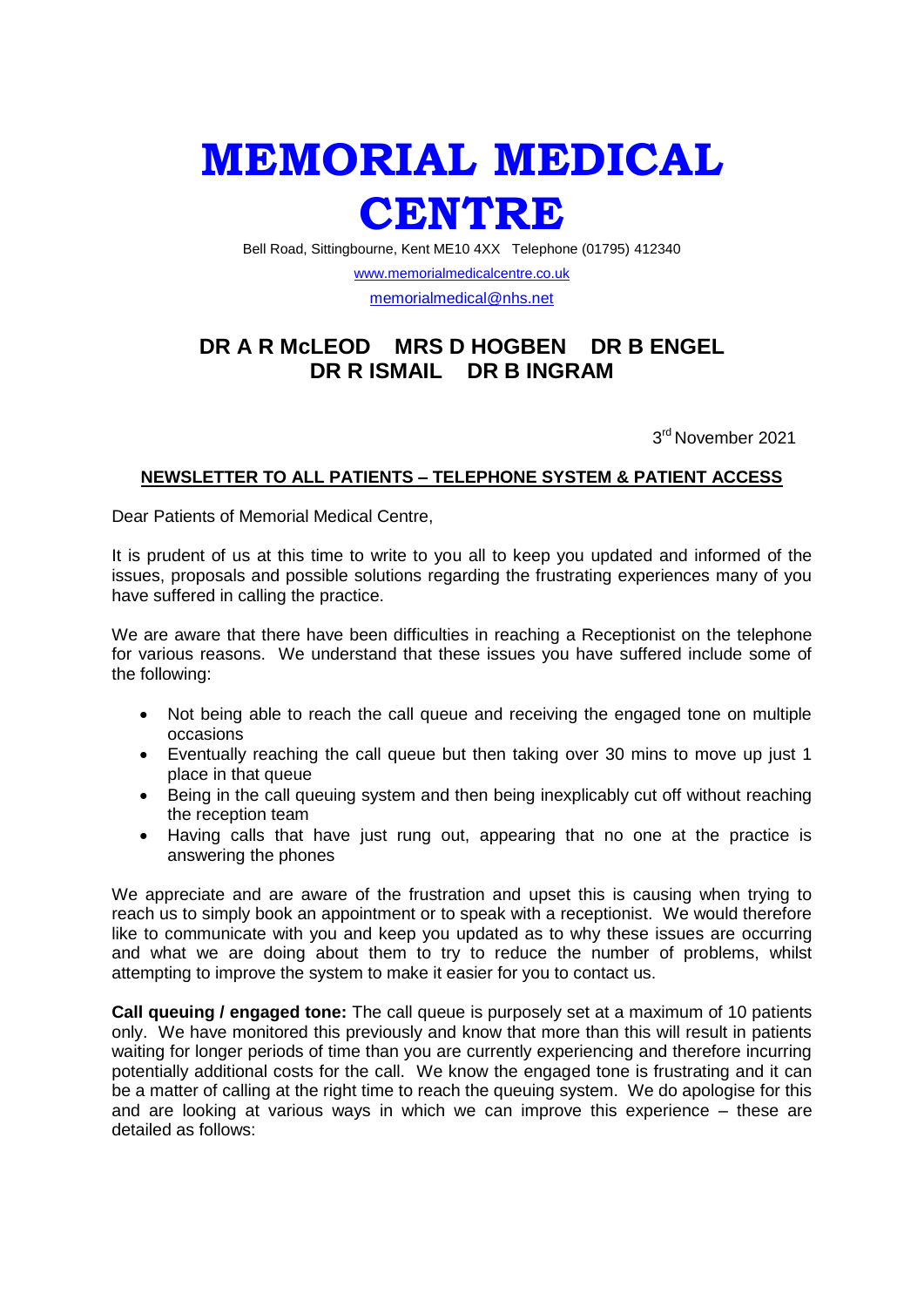- $\triangleright$  We did try an automated message that informed patients when all appointments had been taken in an attempt to reduce the call volume and so that patients would not need to make multiple call attempts to only later find out that all the appointments had been taken already after waiting in the queue for a long time. We have trialled this for a period but have realised that this has potentially caused further issues and patient frustration.
- $\triangleright$  We are in conversation with other external agencies to provide additional support to our telephone lines, to hopefully improve the ease by which patients are able to get through to the practice – we will update you all further should this be possible

**Queue holding times, being cut off and calls ringing out:** It is extremely frustrating to reach the queuing system to only then be held at one position in the queue and to not advance within a reasonable time frame or  $-$  even worse  $-$  to have your call cut off for an unknown reason or not even answered and entering the queuing system.

- $\triangleright$  We have reported these faults and issues to the phone service provider and are in constant conversations with them to rectify these problems.
- $\triangleright$  We will provide a further update if and when these faults have been rectified

Please be assured that we are doing everything we can to review, improve and provide a sustainable system. It has been a somewhat turbulent time within Primary Care and GP Surgeries and you will have all seen the news, read the articles and have witnessed feedback from patients regarding patient access and appointment availability. Most of that information you have seen has probably been critical of GPs and how practices are currently being managed. We would therefore like to cover these issues with you as we feel it is important to tackle the perceptions from both sides of the coin. We do value patient feedback enormously but also take great stock in ensuring our patients are well-informed.

Fundamentally, there is no denying or getting away from the fact that GP Practices Nationally – including Memorial Medical Centre – are struggling to keep up and meet the current demand. We understand the reasons, we understand the frustration. Patients want to see their GP face to face after an extended period of Covid lockdown and telephone appointments. Patients want and need that physical interaction with those that look after their healthcare. People will have conditions and illnesses that they have delayed seeking treatment for because of Covid, but the time has come to venture out and seek help. As the country has opened up more, so has the level of demand for GP interventions and advice.

Unfortunately what hasn't changed are the resources available to us to meet that demand. We have the same numbers of staff; we can only manage so many calls to the practice per day; we only have so many GP appointments available and we have been restricted in offering face to face appointments to ensure patients seen at the practice are not unnecessarily asked to attend if and when things can be dealt with via the telephone. We have also needed to 'catch up' on those test requests and examinations and services that were delayed throughout the pandemic.

So what have we done?, you may ask:

- We have provided additional appointments each day, per GP, via telephone calls.
- We have continued to provide face to face care to patients that were deemed in clinical need.